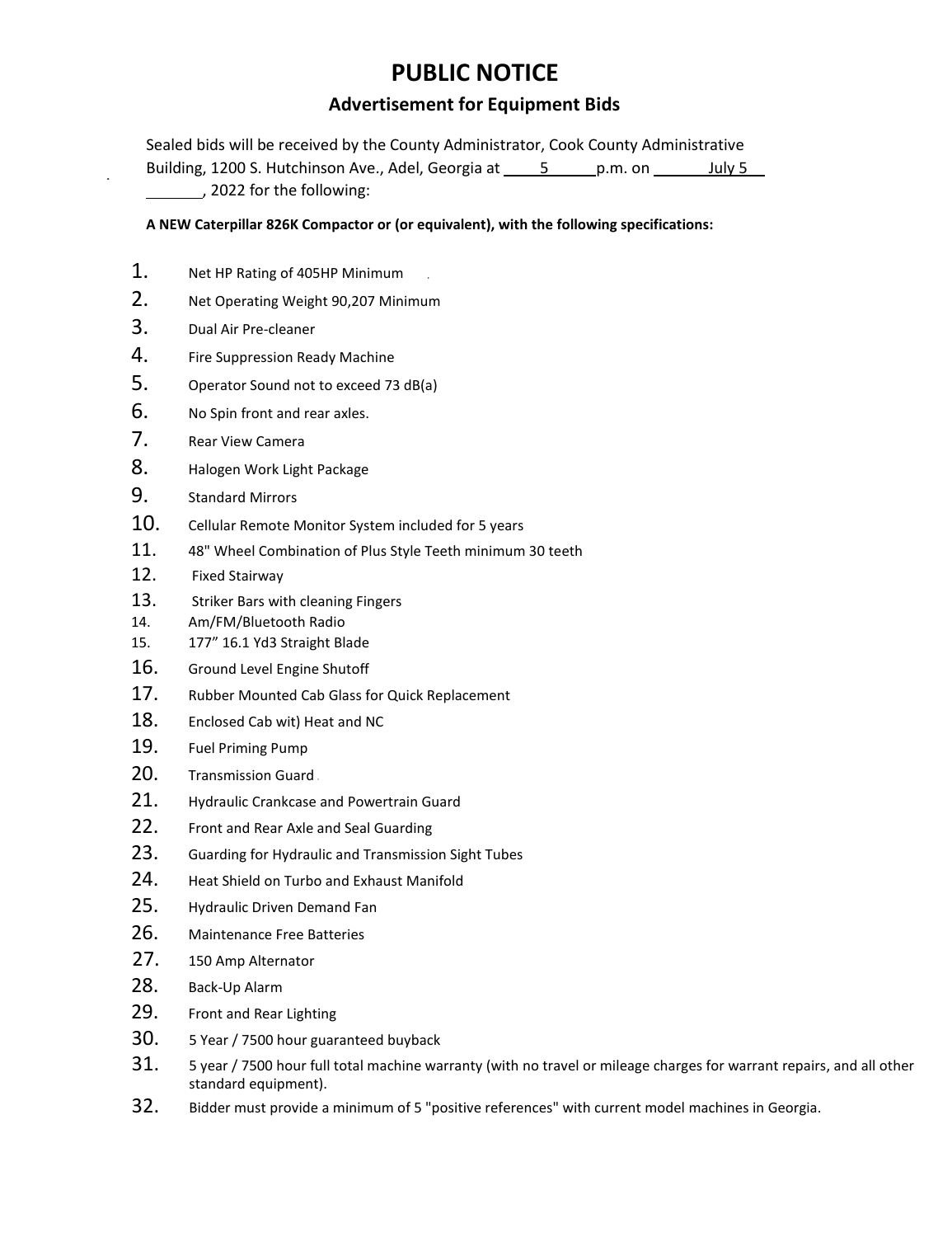## **Bid Sheet is required to be returned in order that your bid be considered.**

# **BID SHEET**

**Company Presenting Bid:** 

**Sales Representative:** 

**Contact number/email:** 

Please insert bid prices below:

A. Compactor Purchase Price:

B. 5 Year/7500 Hour Buyback

C. 5 year complete machine warranty:

D. Total Cost of machine: